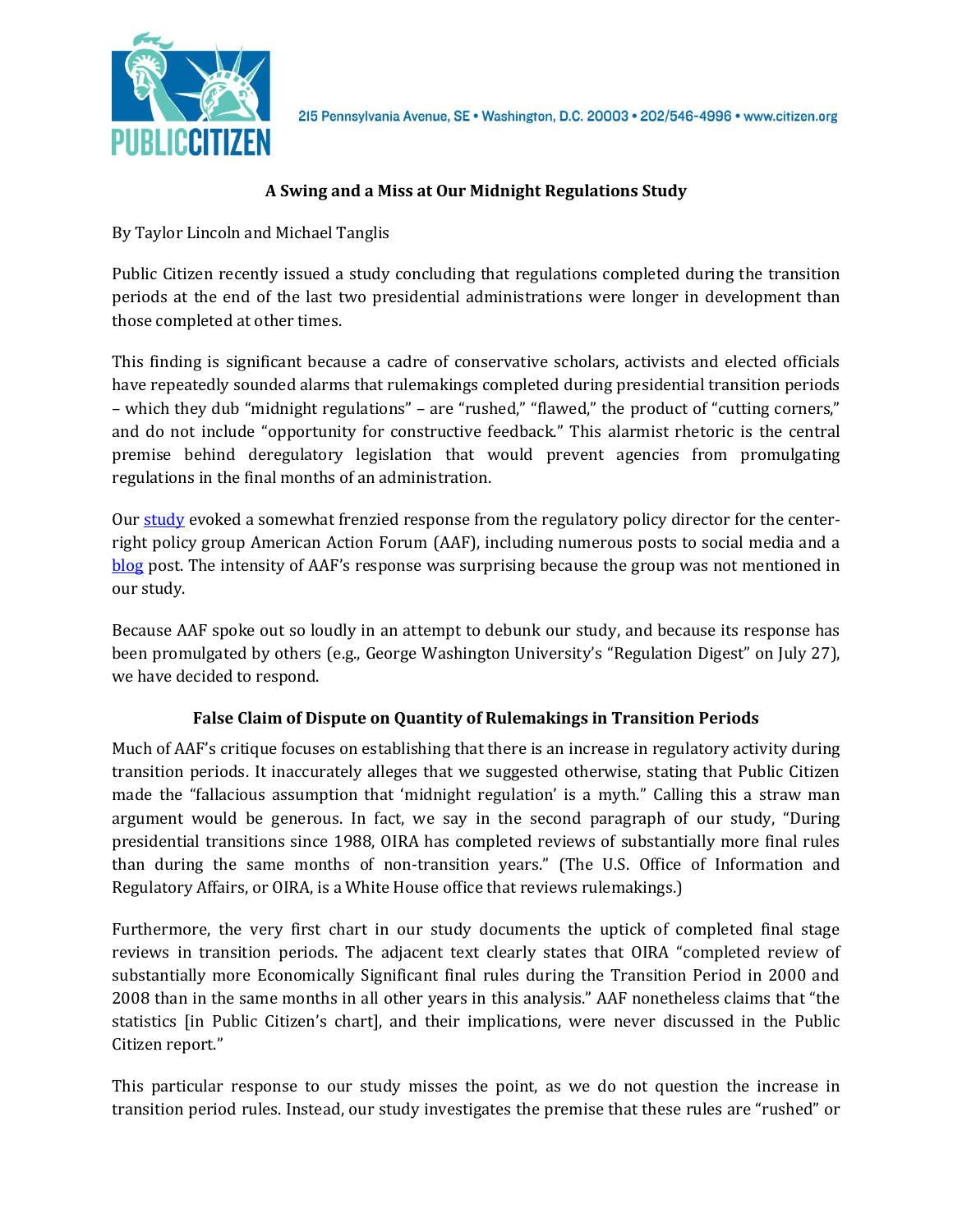"flawed." Members of the [press](http://www.bna.com/groups-agree-existence-n73014444965/) who covered our study did not appear to have any difficulty discerning this point.

The crux of the case put forth by critics of "midnight regulation" is that rules completed during transition periods are of substandard quality. They use this claim to justify policy proposals that would do away with transition period rulemakings entirely. Our study examines three data points that refute the validity of these claims.

### **OIRA Review Length**

Two of these data points concern the length of review times by OIRA, for which precise dates are available.

First, we looked at the cumulative days of OIRA reviews for all rulemaking stages. These typically include a proposed stage and final stage review, and sometimes other stages. We found that regulations for which OIRA completed final stage review during the transition periods in 2000 and 2008 (which we called "transition period" regulations) received a total of 130 days of review, on average. Regulations completed since 1999 for which OIRA completed final stage review at other times (i.e., "non-transition period" regulations) received a total of 115 days of OIRA review, on average. Therefore, the rules finalized in the transition period received more cumulative OIRA review than other rules.

Second, we looked at the average length of just the final stage OIRA reviews. Here, we found that rules completed during transition periods received an average of 47 days of final stage OIRA review. Those completed at other times received an average of 48 days of final stage OIRA review, a negligible difference.

These findings are significant data points because critics of "midnight regulations" have staked most of their case on allegedly insufficient OIRA review. These two findings comprise two-thirds of our study. AAF's rebuttal did not address either one.

## **Overall Rulemaking Length, According to Data in the Unified Agendas**

The third data point we examined was the total length of rulemakings according to the federal government's semi-annual Unified Agenda, which lists regulations in progress. We determined that transition period rulemakings took an average of 3.6 years to complete from start to finish, whereas non-transition period rulemakings took an average of 2.8 years. Therefore, transition period rules spent significantly more time in development, on average. This finding strikes a major blow to the claim that transition period rules are rushed.

On this calculation, AAF critiqued our methodology extensively, but the criticisms do not stand up to scrutiny, nor are they particularly relevant to our study's key finding.

Determining the exact day work began on a rulemaking is challenging because the government does not report an official start date. Every six months, agencies are required to report the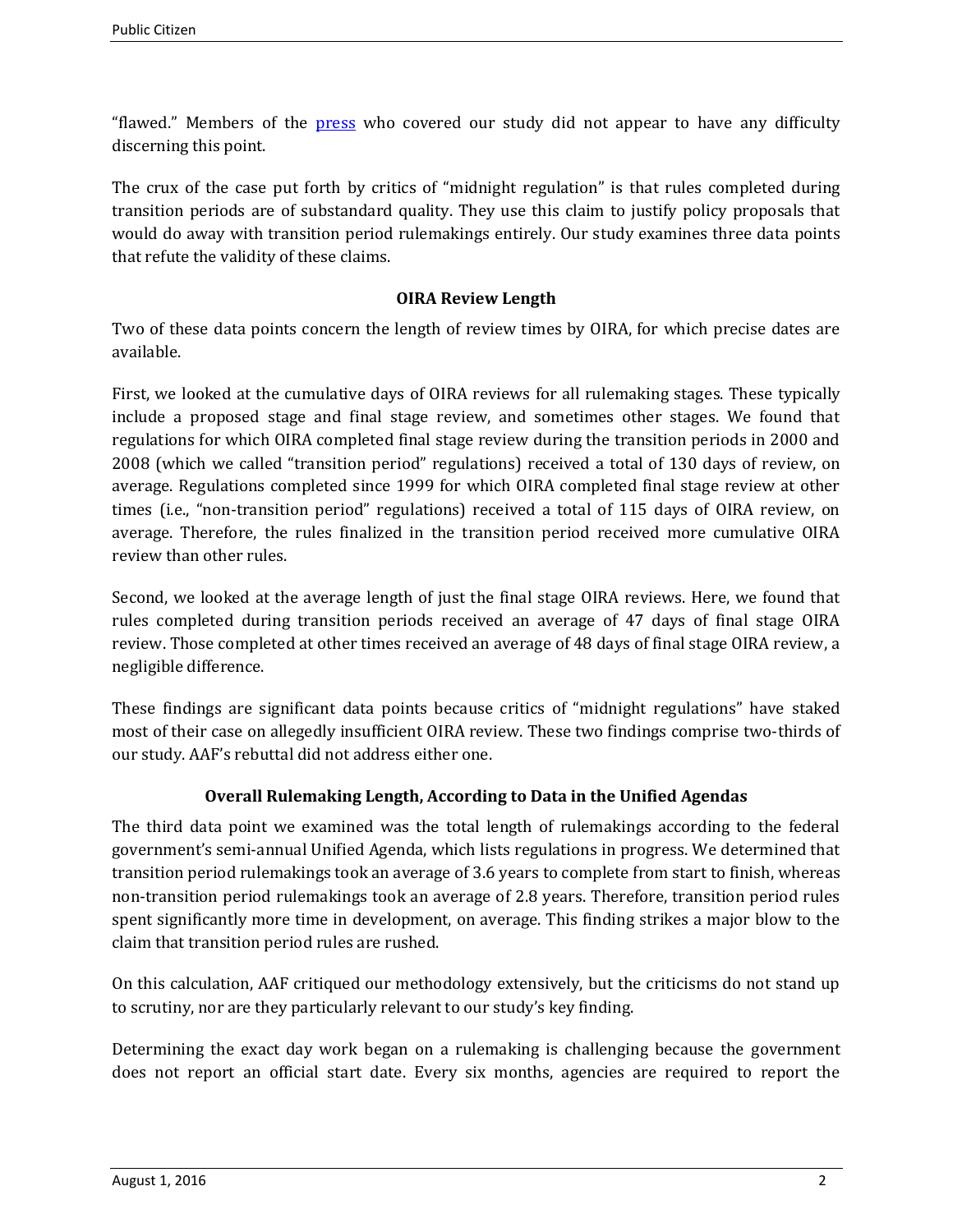rulemakings they are working on to be listed in the Unified Agenda. This provides the nearest approximation of a start time for any rulemaking, although it leaves a six-month window.

Public Citizen consulted with numerous experts familiar with the life cycle of rulemakings to determine the most appropriate way to resolve this ambiguity in the data. We chose to deem a rulemaking's start date to be three months prior to its first listing in the Unified Agenda, the midpoint between Unified Agendas.

We believe this was a conservative estimate, in part because many rulemakings begin years before they are first listed in a Unified Agenda, as the U.S. Government Accountability Office [concluded](http://www.gao.gov/assets/290/288538.pdf) in 2009 report.<sup>1</sup>

AAF also objects to our decision to date the Unified Agendas April 1 (spring) and October 1 (fall), correlating with the dates in the downloadable government data, 04 (April) and 10 (October). "The spring agenda has been published as early as April 4, but as late as July 3" and "there have been four fall agendas published in December, not October,"<sup>2</sup> AAF writes.

AAF's fixation with the date that the Unified Agenda is actually published is off base for several reasons.

First, the date the Unified Agenda is released not a reliable indicator of when an agency begins work on a rule. It's not as if agency officials are sitting in their offices with all work on hold, refreshing OIRA's website, just waiting for the Unified Agenda to be published so they can begin work on a rule.

Second, focusing on the actual date of publication would ignore the fact that agencies are required to submit their information to OIRA by April or October at the latest (and often significantly earlier), irrespective of whether the publication itself is delayed. A Unified Agenda intended for April publication may not appear until early July, for instance, but its contents would have been submitted months earlier.

AAF cites the later-than-normal publication dates of the fall 2011 and spring 2013 agendas, but makes no mention of the fact that agencies were required to submit information by September 9 for the fall 2011 agenda (102 days prior to publication) and by April 24 for the spring 2013 agenda (68 days prior to publication), as shown in a [study](https://www.acus.gov/sites/default/files/documents/Unified%20Agenda%20Report%20031015.pdf) on this topic published by the Administrative Conference of the United States (ACUS).

Of the five fall Unified Agendas analyzed by ACUS, agencies were required to submit data prior to October 1 in every case (four in September and one in August). Of the four spring Unified Agendas

l

<sup>1</sup> *See*, *e.g.*, GOVERNMENT ACCOUNTABILITY OFFICE (GAO), FEDERAL RULEMAKING: IMPROVEMENTS NEEDED TO MONITORING AND EVALUATION OF RULES DEVELOPMENT AS WELL AS TO THE TRANSPARENCY OF OMB REGULATORY REVIEWS (April 2009), [http://1.usa.gov/28NMaPa.](http://1.usa.gov/28NMaPa)

<sup>&</sup>lt;sup>2</sup> In fact, the spring agenda in 2007 was published on March 29.<http://bit.ly/2azIemi>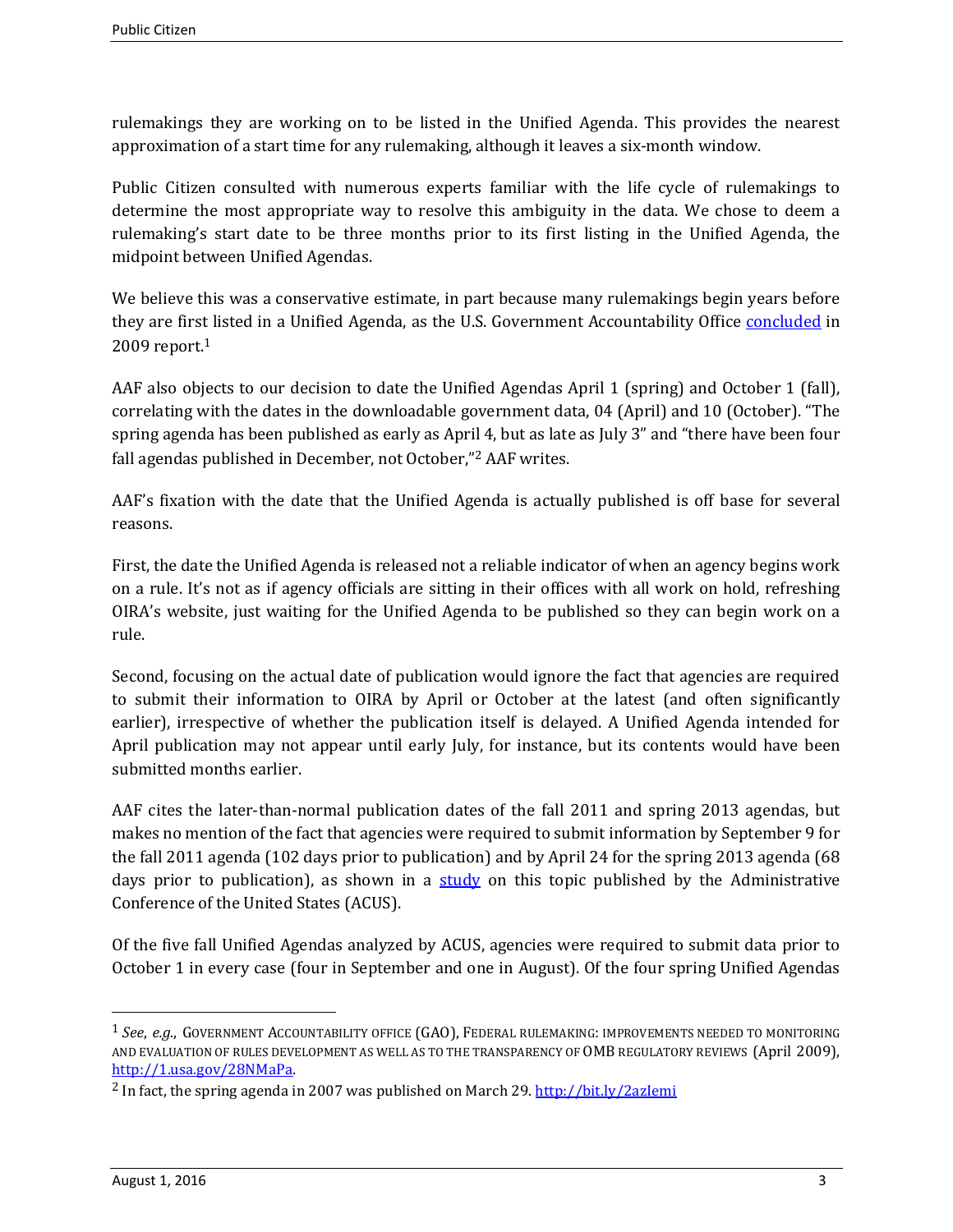analyzed by ACUS, agencies were required to submit data in April for two of them and in February for the other two. [See table, below]

| <b>Unified</b><br>Agenda<br><b>Edition</b> | <b>Date of OIRA</b><br><b>Memo</b> | Date Info<br><b>Required to</b><br><b>RISC</b> | <b>Days Between</b><br>Memo and<br><b>Submission</b> | <b>Date Agenda</b><br><b>Published</b> | <b>Days Between</b><br><b>Submission</b><br>and Published |
|--------------------------------------------|------------------------------------|------------------------------------------------|------------------------------------------------------|----------------------------------------|-----------------------------------------------------------|
| <b>Fall 2010</b>                           | 07/23/2010                         | 09/10/2010                                     | 49                                                   | 11/29/2010                             | 80                                                        |
| Spring 2011                                | 01/21/2011                         | 02/25/2011                                     | 35                                                   | 06/01/2011                             | 97                                                        |
| <b>Fall 2011</b>                           | 06/30/2011                         | 09/09/2011                                     | 71                                                   | 12/19/2011                             | 102                                                       |
| Spring 2012                                | 03/12/2012                         | 04/13/2012                                     | 32                                                   | Not published                          | --                                                        |
| <b>Fall 2012</b>                           | 06/13/2012                         | 09/07/2012                                     | 86                                                   | 12/21/2012                             | 105                                                       |
| Spring 2013                                | 03/28/2013                         | 04/24/2013                                     | 27                                                   | 07/01/2013                             | 68                                                        |
| <b>Fall 2013</b>                           | 08/07/2013                         | 08/29/2013                                     | 22                                                   | 11/26/2013                             | 89                                                        |
| Spring 2014                                | 02/04/2014                         | 02/28/2014                                     | 24                                                   | 05/23/2014                             | 110                                                       |
| <b>Fall 2014</b>                           | 08/25/2014                         | 09/19/2014                                     | 25                                                   | 11/21/2014                             | 63                                                        |

Table 1: Dates of OIRA Memoranda, Required Submission, and Agenda Publication: Fall 2010 through Fall 2014

Source: OIRA website for OIRA memo dates and date required to RISC, and Unified Agenda at Reginfo.gov for dates of the agendas.

Using the submission deadline (as opposed to publication date) as the start date for a rulemaking would not make sense, either.

It would be impossible for an agency to complete the detailed work included with each rule's submission – extensive background research, data collection, legal research and justification – the same day the rule is submitted. The submission process itself requires substantial preparatory work, a fact made clear in the government's [user manual](https://www.rocis.gov/rocis/jsp3/common/ROCIS_How_to_Guide_for_Agenda_Users_091815.pdf) for submitting data to the Unified Agenda.

Further, there is no reason to believe that agencies would begin work on a rulemaking particularly close to the Unified Agenda submission deadline. Approximately six months separate submission deadlines, on average. Work on new rulemakings may have begun at any time in those windows, in many cases long before OIRA's final deadline.

It would have been perfectly reasonable for us to deem the starting points of rulemakings to be three months prior to the submission date. Had we done so, this would have resulted in *longer* rulemaking lengths than our study found. But we chose to backdate from April 1 and October 1, the more conservative choice.

Notably, none of these issues affect our study's central finding, which is that rulemakings completed in transition periods took longer than those completed at other times. In its critique of our study, AAF stated that "because Unified Agendas are published after April 1 and October 1, all of the rulemaking lives are arbitrarily extended in the paper." In fact, the opposite is likely true, as noted